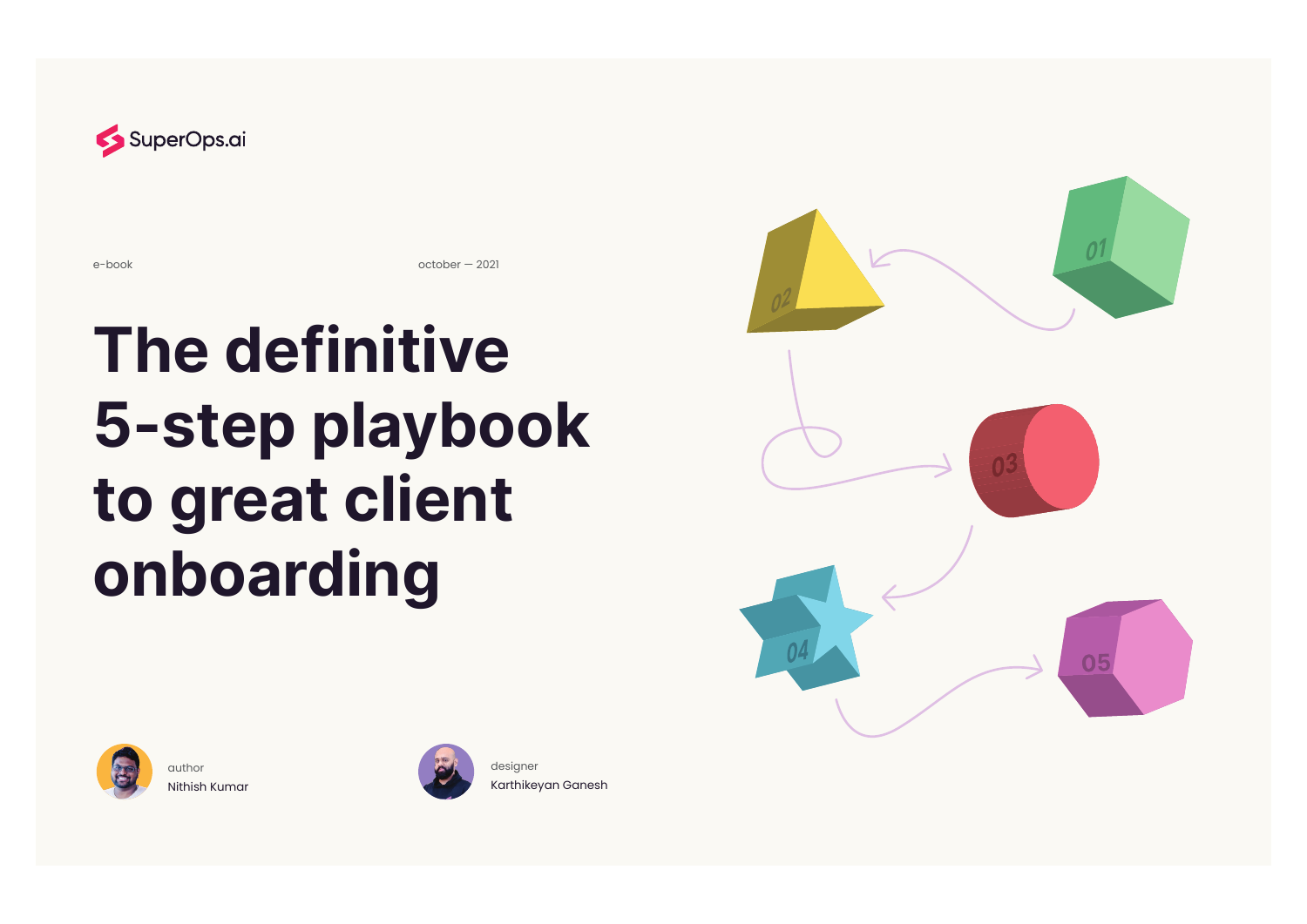## **First impressions matter!**

#### **. . . . .**

A great client onboarding experience helps you start off on the right foot with your client. This builds your reputation in the eyes of the client and sets the tone for future interactions.

In many ways, great customer onboarding has a powerful influence on customer retention and advocacy. Do a great job at it and you set a positive tone to inspire trust and confidence that can pay dividends for your MSP in the long run. Conversely, an unimpressive onboarding experience can leave clients lost and confused, who may eventually lose interest in whatever you have to offer.

In this ebook, we'll be talking about all the things that come together to create a great client onboarding experience, with an actionable checklist to help you build a solid onboarding process.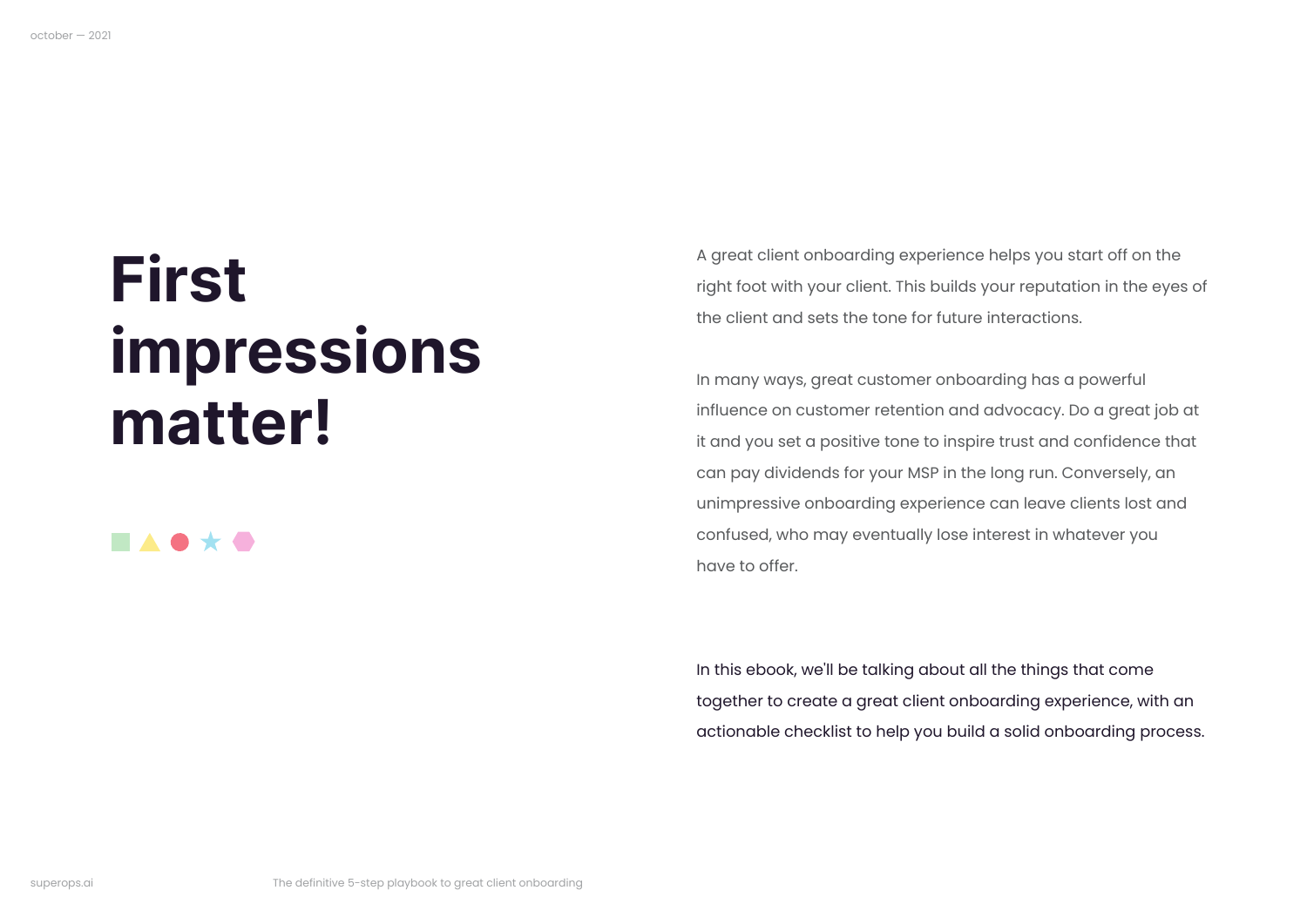

## **Learn about your client's requirements in depth**

Client requirements in the MSP space are unique—depending on their industry and the type of service they provide, their requirements are usually one of a kind.

While the sales process uncovers basic information about their requirements, you'll need a lot more information about the client to onboard them seamlessly. It's imperative that you take the time to understand the client's business functions and their technical requirements in depth at the very first step before moving forward with your services.

Here's how you can go about this:

- Record the sale and communicate with your staff about the new client
- Sales should create tickets or other documentation to assist in company-wide communication about the solutions that were purchased by the client
- Set up a brief internal meeting with key stakeholders that will handle the onboarding process
- Relay client expectations and specific solutions that were sold to your staff, so they know what to implement
- Have a transition call with your designated onboarding engineer and account manager to make an introduction to the client and set a basic plan of action

There is more than one way to go about understanding your clients. A lot of MSPs simply use a [customer onboarding](https://superops.ai/managed-service-provider/new-client-onboarding-checklist-for-msps) excel sheet to collect all relevant data and upload it in CSV format to any [MSP tool](https://superops.ai/psa-software/msp-automation) that leverages automation. Just make sure your strategy has processes in place to gather the finer details, and you should be fine.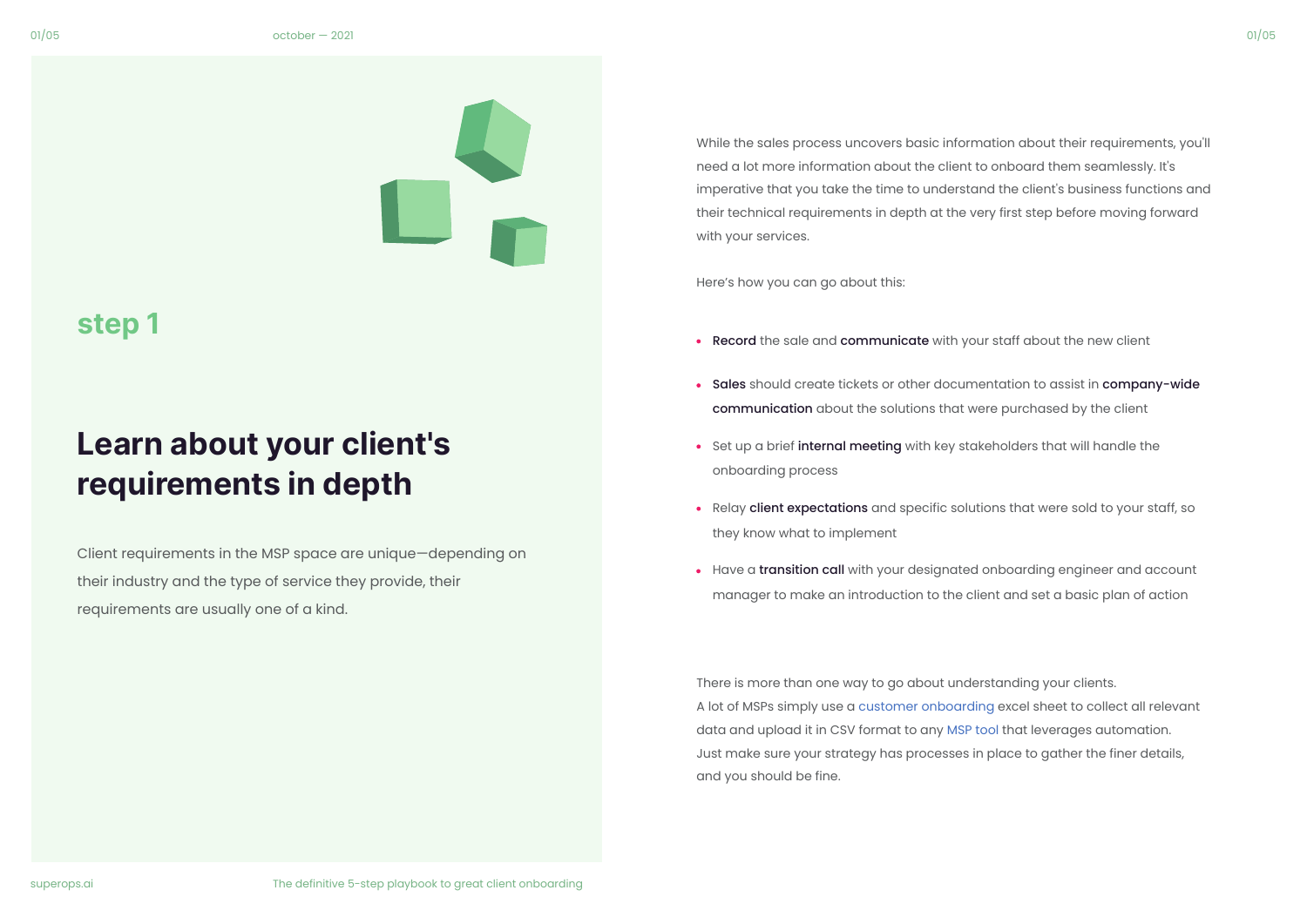

A simple checklist to sort through the [tech stack](https://superops.ai/managed-service-provider/what-to-consider-for-your-tech-stack-when-starting-a-new-msp-business-blog) can help you cut through the chaos and create a plan to start strategically implementing them. After all, you wouldn't want to [replace](https://superops.ai/managed-service-provider/driving-the-hardware-replacement-cycle-blog) a core router, update its IP, reconfigure the DHCP and all servers with new IP just because you ran into a missing password case.

**Discover and sort out all relevant admin credentials** 

### **Understand the client environment**

Now that all the requirements have been relayed to all the stakeholders involved, the next step is to identify the key challenges involved in setting up the service. This includes third-party integrations, software version compatibilities, [security](https://superops.ai/managed-service-provider/cybersecurity-tips-for-msps-blog)  [configurations](https://superops.ai/managed-service-provider/cybersecurity-tips-for-msps-blog), [firewalls,](https://superops.ai/managed-service-provider/firewall) etc.,

- Identify all the admin and backdoor accounts
- Scout for client-specific security measures and ensure the rules are modified for setup
- Analyze software version compatibility between the product and the third party applications
- Download and install all relevant support applications
- Collect all contracts and warranties of the existing software and hardware
- **•** Document the challenges and key pointers for the onboarding engineer to set up the PSA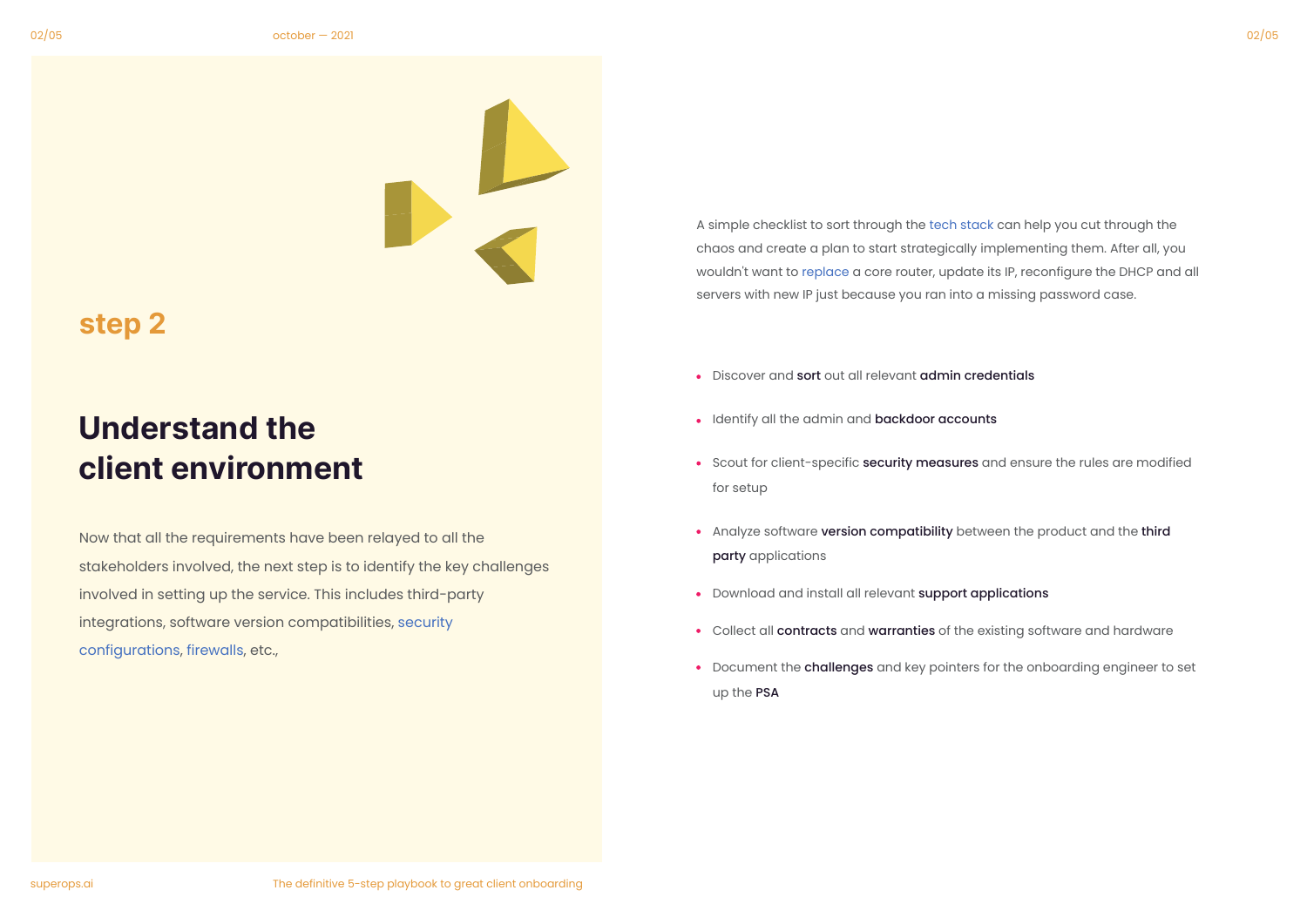

## **Bring them into your PSA**

Now that the network is set up, you'll need to set up the client's information on your PSA tool. This is a very crucial step, since your PSA will be the point of all your interactions with the client henceforth. If you miss adding any client information like their email subdomain, the tickets they send may not even get recognized by your PSA tool, which can potentially lead to escalations and unhappy clients.

Setting up their information within the PSA and ensuring that their interactions with your MSP go smoothly primes them for positive initial impressions and a great onboarding experience.

Here's how you can start synchronizing the product :

- Ensure that the client information in the PSA is accurate
- Define the primary contact and requesters under the client
- Add information about all the sites that the client is based out of
- Complete the client profile and setup subdomain and email
- Create and edit technician groups as per requirements
- Set up client billing in your accounting systems
- Configure the client's SLA based on their needs
- Create any necessary custom fields to accommodate their unique needs
- Enable [security configurations](https://superops.ai/managed-service-provider/cyber-resilience)  single sign-on, session timeouts, requester logins
- Test the **ticketing module** to make sure you receive their tickets without any issues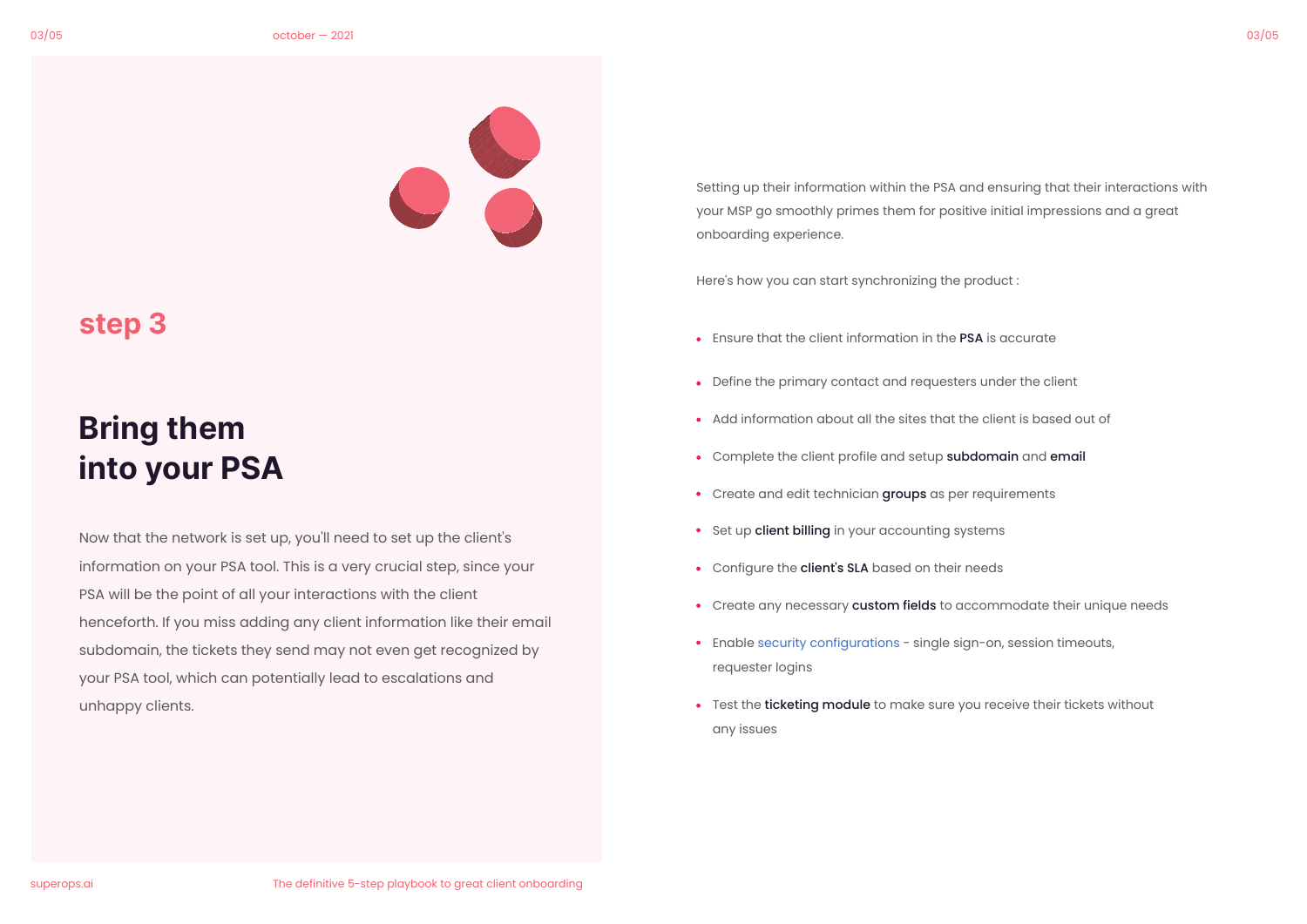

#### **Set up the RMM**

Setting up the Remote Monitoring and Management (RMM) is arguably the most important step of the onboarding process. In the existing remote work culture, being able to monitor assets in the network and keep the network running securely and smoothly is paramount. Thoroughly installing and testing your RMM in the client's network can ensure that you are hands-on with all the endpoints in the network from Day 1.

Proactively spotting issues in assets, and keeping them healthy and up to date with patches and scripts can help you establish the value you bring to the table as an MSP from the get-go. By consistently doing this over time, you build confidence in your clients who will start advocating for your MSP's reliability.

Here's a checklist you can use to ensure that you've properly gone through the RMM installation process:

- Download the RMM agents for the specific client
- Install the right device-specific agent on the client's assets
- Verify RMM compatibility with existing third-party applications
- Create and define alerts to get notified of any issues in the assets
- Add all the relevant scripts needed for the client's network
- Create patches for Windows and Mac devices to keep the client network up to date
- Create automation rules to run scripts and patches once specific conditions have been met
- Choose the type of policy that will be applied to the client's network
- Verify the policy set that applies to the client's network to check for any issues in alerts, patches, or scripts

Once you've set up the RMM in the client network, create contingency plans to prepare for emergencies. Install a client-preferred [backup](https://superops.ai/managed-service-provider/backups-and-the-mistakes-to-avoid) solution, and create a standard image for new machine deployment and save it for future use.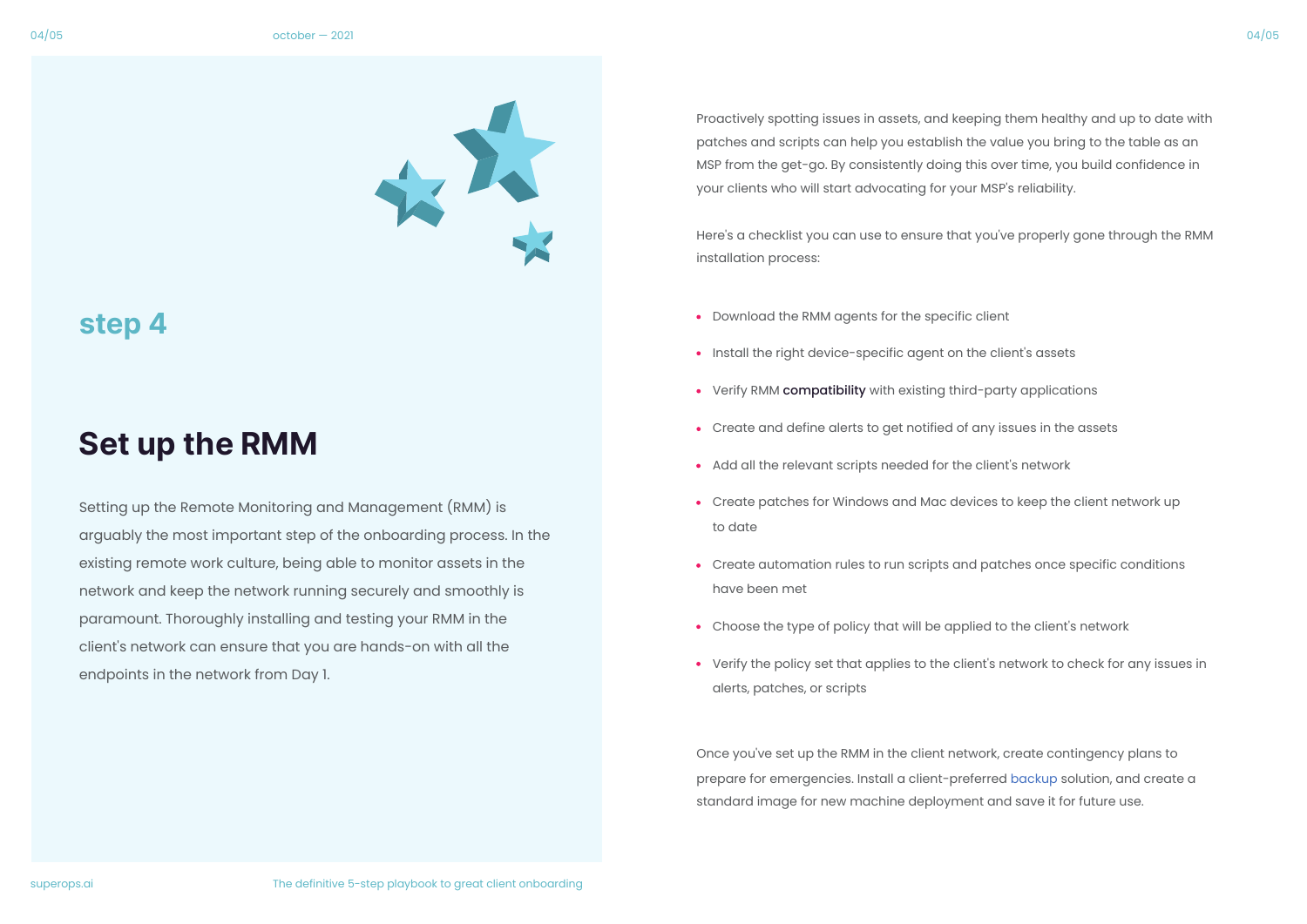

### **Review the onboarding process from end to end**

You've worked on all the segments in the process with care, so take some time at the end to review everything carefully to ensure that all the client's requirements are met and check for any disconnects in the onboarding process.

From here on, all that's left is to over-communicate and keep the client informed of progress and updates to seal the deal:

- Create any custom dashboards or reporting as per client requirements
- Document the onboarding process end to end
- Schedule a client-training meet when onboarding nears completion
- Hand-off the system to the service desk with a status report all implemented solutions
- Oh and present them a cookie box if you wish to be classy!

Remember, the primary success metric of any onboarding process is how easy the client finds it to take over as soon as the setup is complete. If you impress them at the very beginning and keep delivering on your promises, they're going to stick with you for years to come.